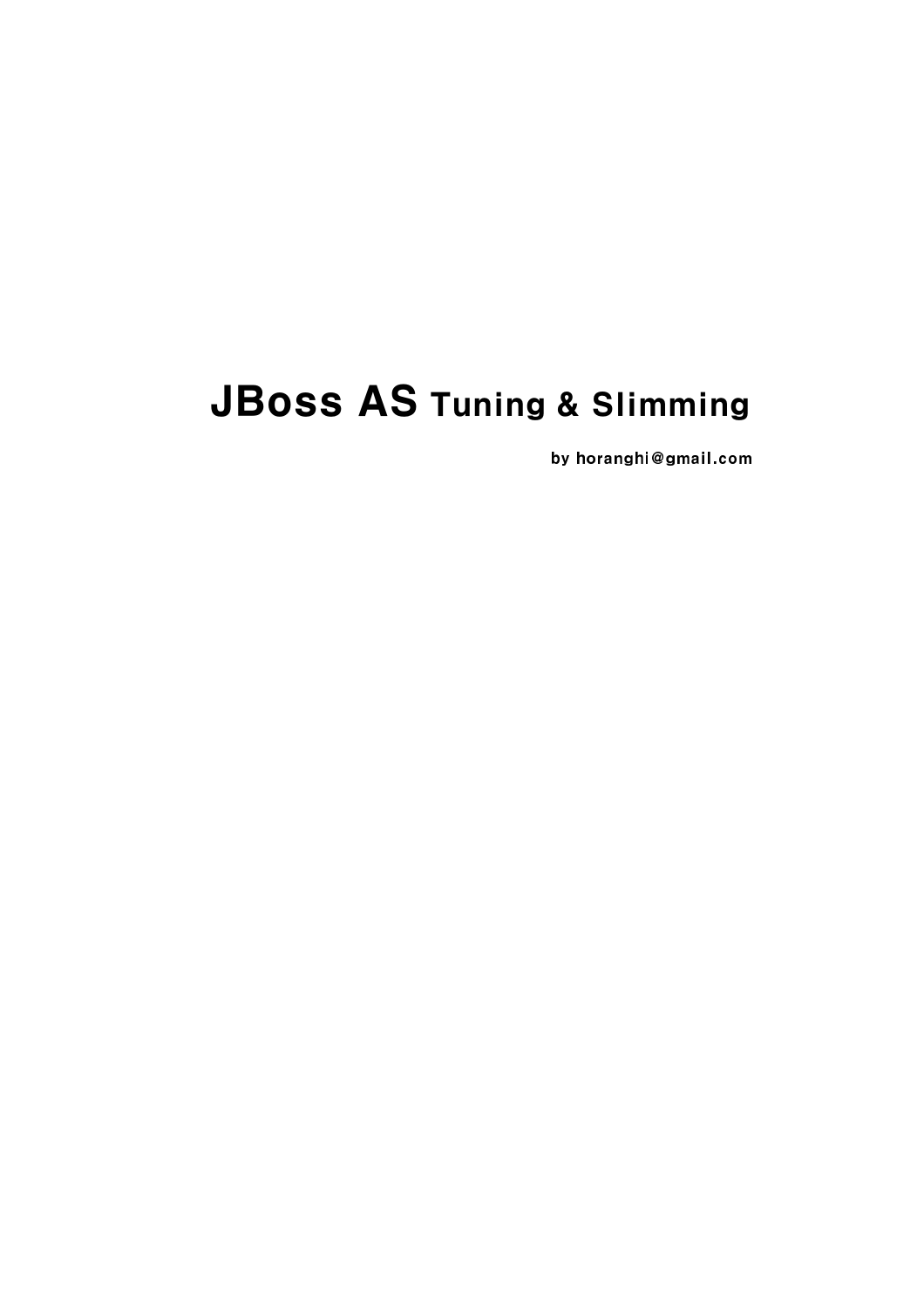## 목 차 차

| Tunning Factor |  |
|----------------|--|
|                |  |

| 1.1. |  | Java Virtual Machine |
|------|--|----------------------|
|      |  |                      |

- 1.2. Tomcat
- 1.3. RMI for Remote Invocations
- 1.4. PooledInvokerHA
- 1.5. Log4j
- 1.6. Connection Pools
- 1.7. Deployment Scanner
- 1.8. Stateless Session Beans
- 1.9. CMP tuning

## 2. Slimming

- 2.1. 메일 서비스를 이용하지 않는 경우
- 2.2. the cache invalidation service을 이용하지 않는 경우
- 2.3. J2EE client deployer service 를 이용하지 않는 경우
- 2.4. 통합 HAR 디플로이어와 Hibernate 세션관리 서비스를 이용하지 않는 경우
- 2.5. Hypersonic 을 이용하지 않는 경우
- 2.6. JBossMQ를 이용하지 않는 경우
- 2.7. HTTPInvoker 를 사용하지 않는 경우
- 2.8. XA Datasource를 사용하지 않는 경우 (분산 트랙젠션이 아닌경우)
- 2.9. JMX-Console이 필요하지 않는 경우
- 2.10. RMI를 통한 JMX call이 없는 경우
- 2.11. web-console이 필요하지 않는 경우
- 2.12. JMX 를 위한 JSR-177 extensions이 필요하지 않는 경우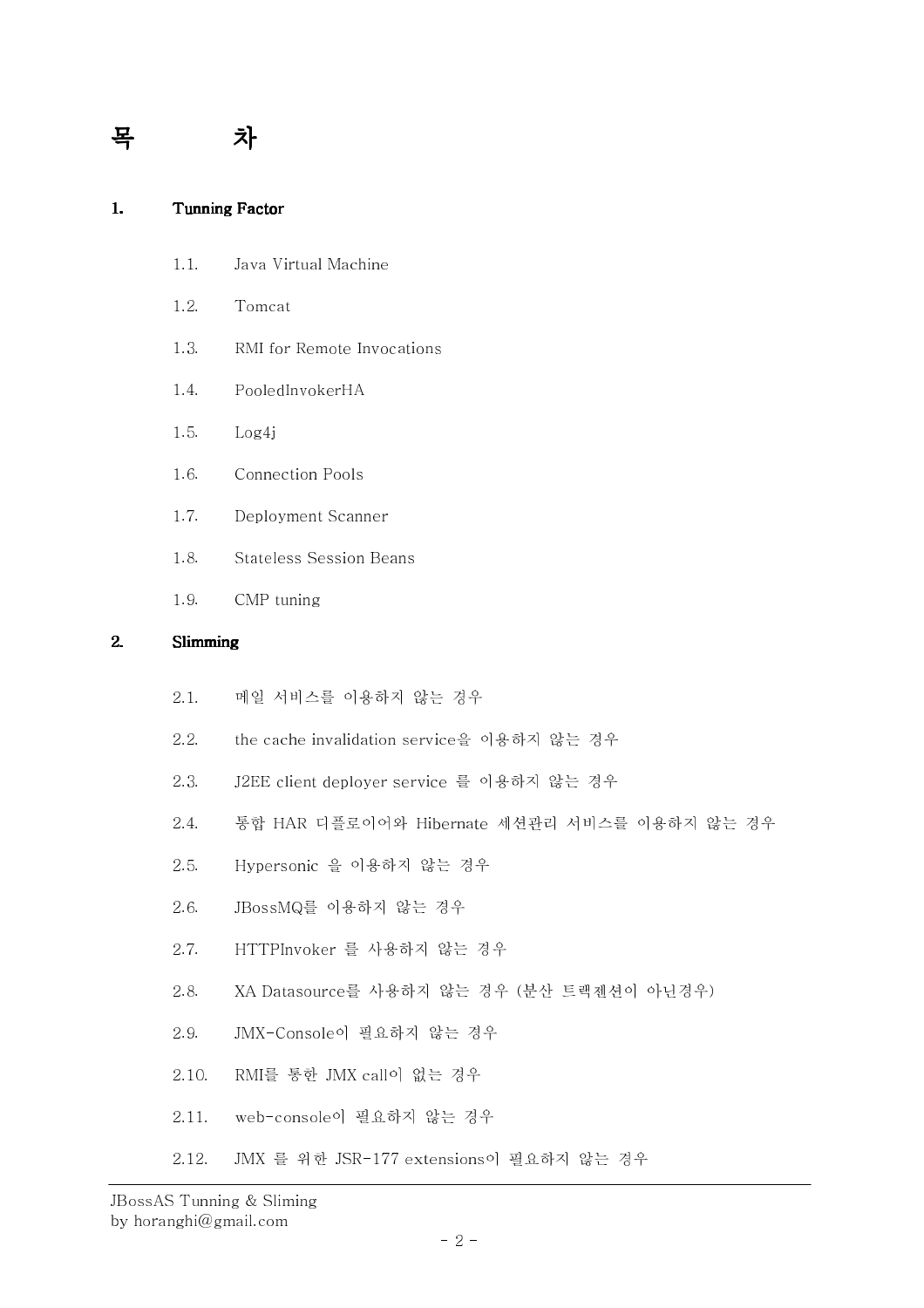2.13. Web-console과 jsr-177 extensions을 사용하지 않는 경우

2.14. 콘솔과 이메일 모니터 알림을 사용하지 않는 경우

2.15. JMX 의 rich property editors 를 이용하여 System properties 를 수정하지 않 는 경우

- 2.16. 스케줄 서비스가 예제로 올라가있는데 필요없는 경우
- 2.17. JBoss 스케줄 매니너를 이용하지 않는 경우
- 2.18. 클라이언트사이드 트렌젝션관리또는 캐싱된 connections 을 이용하지 않는 경우
- 2.19. JBoss UUID 키 generation 을 이용하지 않는 경우 (종종 CMP 에서 사용)
- 2.20. HTTP를 통해 톰캣을 바로 이용하는 경우(mod ik를 이용하지 않는 경우)
- 2.21. Mod\_jk를 이용하여 접근하는 경우(직접 접근이 없이)
- 2.22. JMS Queues를 이용하지 않는 경우
- 2.23. CORBA/IIOP 를 이용하지 않는 경우
- 2.24. user-transaction-service.xml을 제거하려고 한다면
- 2.25. JSR-77 을 필요 없다면
- 2.26. 클라이언트 사이드 트렌젝션 관리를 하지 않는 다면 \
- 2.27. persistent MBean attributes 가 필요하지 않다면

2.28. RMI 클래스로딩을 이용하지 않는 경우 (클라이언트에서 서버로 codebases를 에 로딩하지 않는 경우 )

- 2.29. 로컬 JBoss 네이밍을 원한다면 (RMI 클라이언트 없이)
- 2.30. Thread pool을 제거하려면
- 2.31. BeanShell을 사용을 원하지 않는다면
- 2.32. JBoss 리스타트 없이 deploy 안의 파일을 hot deploy 하지 않으려면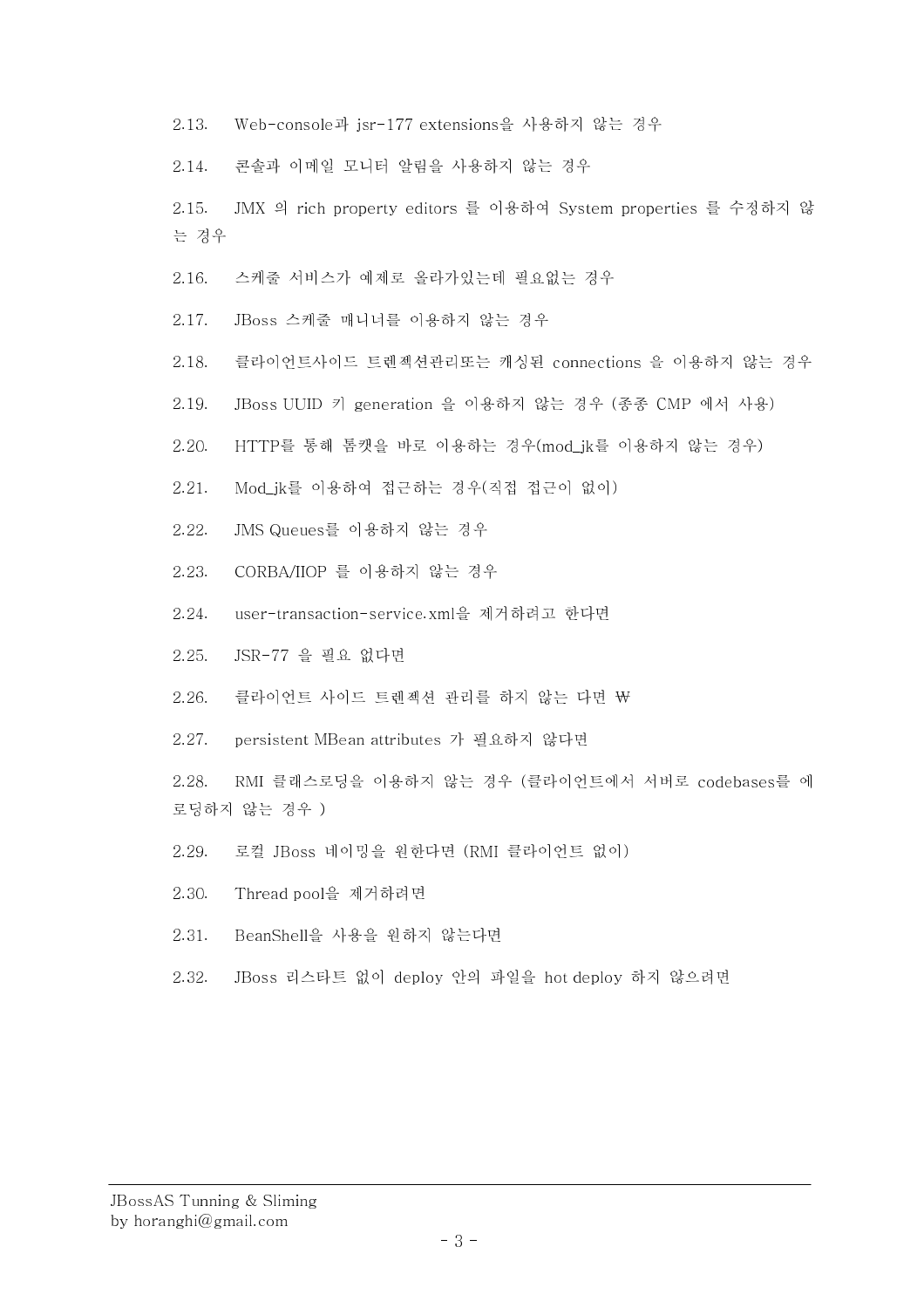## 1. Tunning Factor

#### 1.1. Java Virtual Machine

VM 가비지 컬렉션을 튜닝 하거나 JDK 5 가비지 컬렉션을 튜닝 하여라.

x86 하드웨어인경우는 JRockit 을 이용해라.

64비트 하드웨어와 64비트 VM을 사용하는 것이 좋다.

그러면 heap size를 크게 잡을 수 있다. 2-4GB보다 크게 잡을 수 있다.

64비트를 최근 Sparc/Solaris 박스(Solaris 9 or later, Itanium with JDK 1.4,

or JDK 5 on Linux x64)에서도 가능하다.

64비트가 아닌경우는 최대32 비스 heap space를 넘기면 안된다.(2-4GB heap)

넘기게 되는 경우 오바된 heap 사이즈로 인해 가비지 컬렉션을 위한 메모리

스캔시간이 소요된다.

되도록이면 Sun 1.4 VM은 피해라. JDK 5의 경우 가비지컬렉션의 성능이 월등하게 좋아 졌다. JRockit의 경우는 x86에서 뛰어나다.

-server 옵션을 이용해라. 하지만 -XX:ThreadStackSize=128k (Solaris) 이나

-Xss128k (every other platform) 중에 하나만 이용해라.

Solaris에서는 -Xss128k 을 하더라도 효과가 없다.

단지 thread의 스택 사이즈만 크게해 주는 것이 전부이다. 이렇게 함으로써 메모리사용 이 적은 thread의 갯수를 늘릴 수 있다.

하지만 recurisive code로 인해 스택의 사용이 늘어나게 된다.

가비지 컬렉션의 이해가 필요하다면 load testing(JMeter)를 이용하여 해보면 된다.

두개이상의 멀티 프로세서를 이용한다면 parralled, concurrent 가비지컬렉션을 이용하라. JDK5에서는 대개 self-Tunning 이 되고 있다.

#### 1.2. Tomcat

Tomcat 서버를 가볍게 하기위해서는 j**bossweb-tomcat5?.sar/server.xml** 를 수정하여라.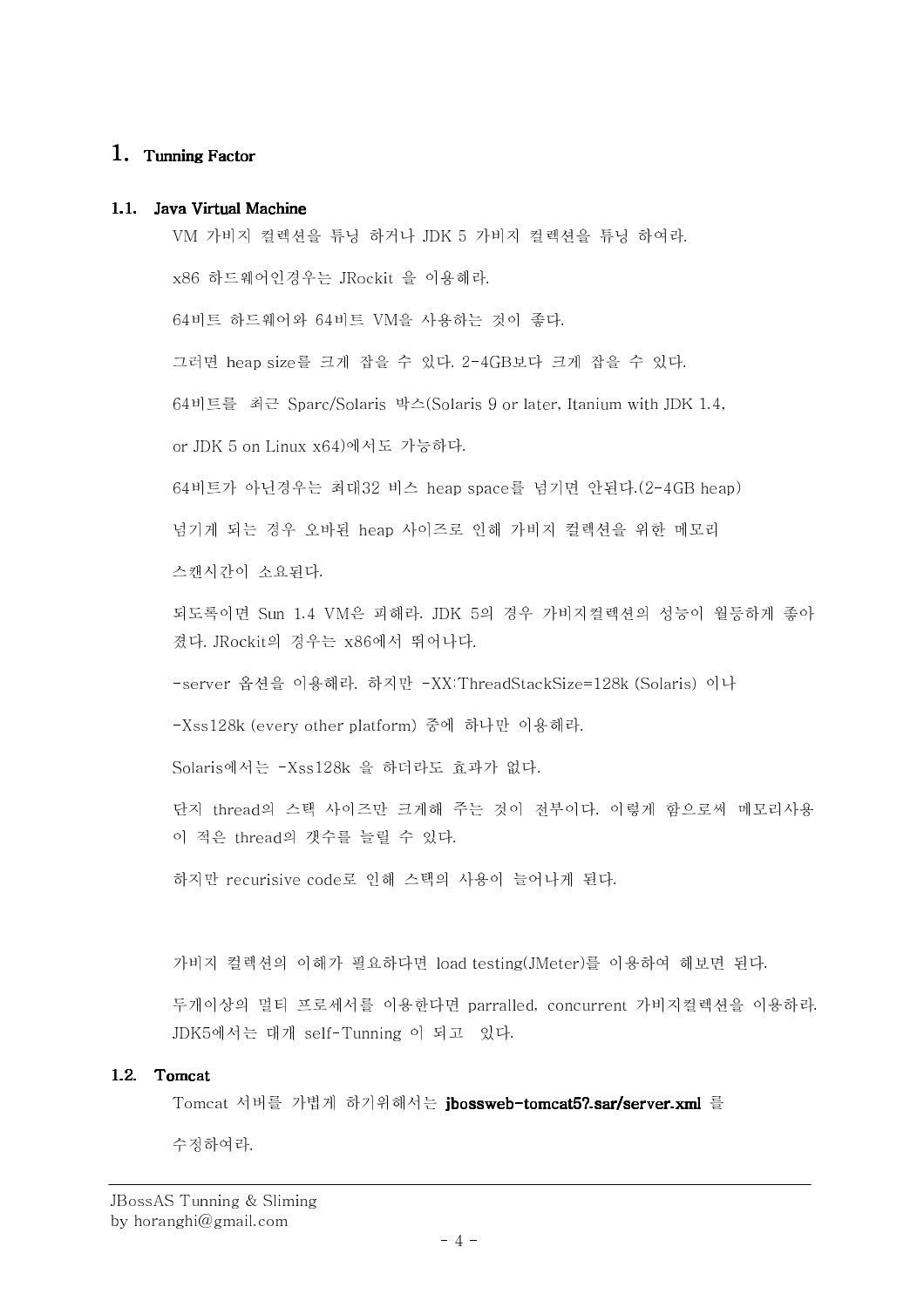xml 문서의 이용되고 있는 connectors를 확인해보는 것이 좋다.

예를 들자면

<Connector port="8080" address="\${jboss.bind.address}" maxThreads="150" minSpareThreads="25" maxSpareThreads="75" enableLookups="false" redirectPort="8443" acceptCount="100" connectionTimeout="20000" disableUploadTimeout="true"/>

충분하게 thread를 정했는지 (maxThreads) 예상되는 동시 사용 hit 갯수의 25%정도

더 많이 지정하는 것이 좋다.

보통 운영시 사용되는 thread의 갯수를 minSpareThreads 로 정하고

피크시점의 thread의 갯수를 maxSpareThreads 로 정한다.

minSpareThreads 는 서버가 스타트 되는 시점에서 waiting 상태로 기다리는 thread의 갯수를 뜻한다.

maxSpareThreads 는 minSpareThreads 갯수 이상으로 이용되는 경우 유지되는 thread 의 갯수라고 말할 수 있다.

불필요한 valves와 logging은 제거하는 것이 좋다. 또한 JBoss security를 사용하지 않는 다면 security valve도 지운다.

JSP의 경우는 precompile해두는 것이 좋다.

/jbossweb-tomcat50.sar/conf/web.xml 의 개발모드는 끄는 것이 좋다.

## 1.3. RMI for Remote Invocations

디볼트 에서는 JBoss는 호출된 RMI 에 대해 새로운 thread를 만든다. 이러한 경우 효율 성이 떨어지게 된다. 제한없이 connection을 생성하는 경우 성능에 상당한 저하를 보일 수 있다. 따라서 pooled invoker 에 스위칭하는 형태로 고려해 보아야 한다.

con/standardjboss.xml 를 수정하여라.

<invoker-mbean>jboss:service=invoker,type=jrmp</invoker-mbean>

에서

<invoker-mbean>jboss:service=invoker,type=pooled</invoker-mbean> 으로 수정하 라.

## 1.4. PooledInvokerHA

JBoss는 pooled invoker 의 HA 버젼을 가진다. 이것은 cluser-service.xml 에서 정의 된다.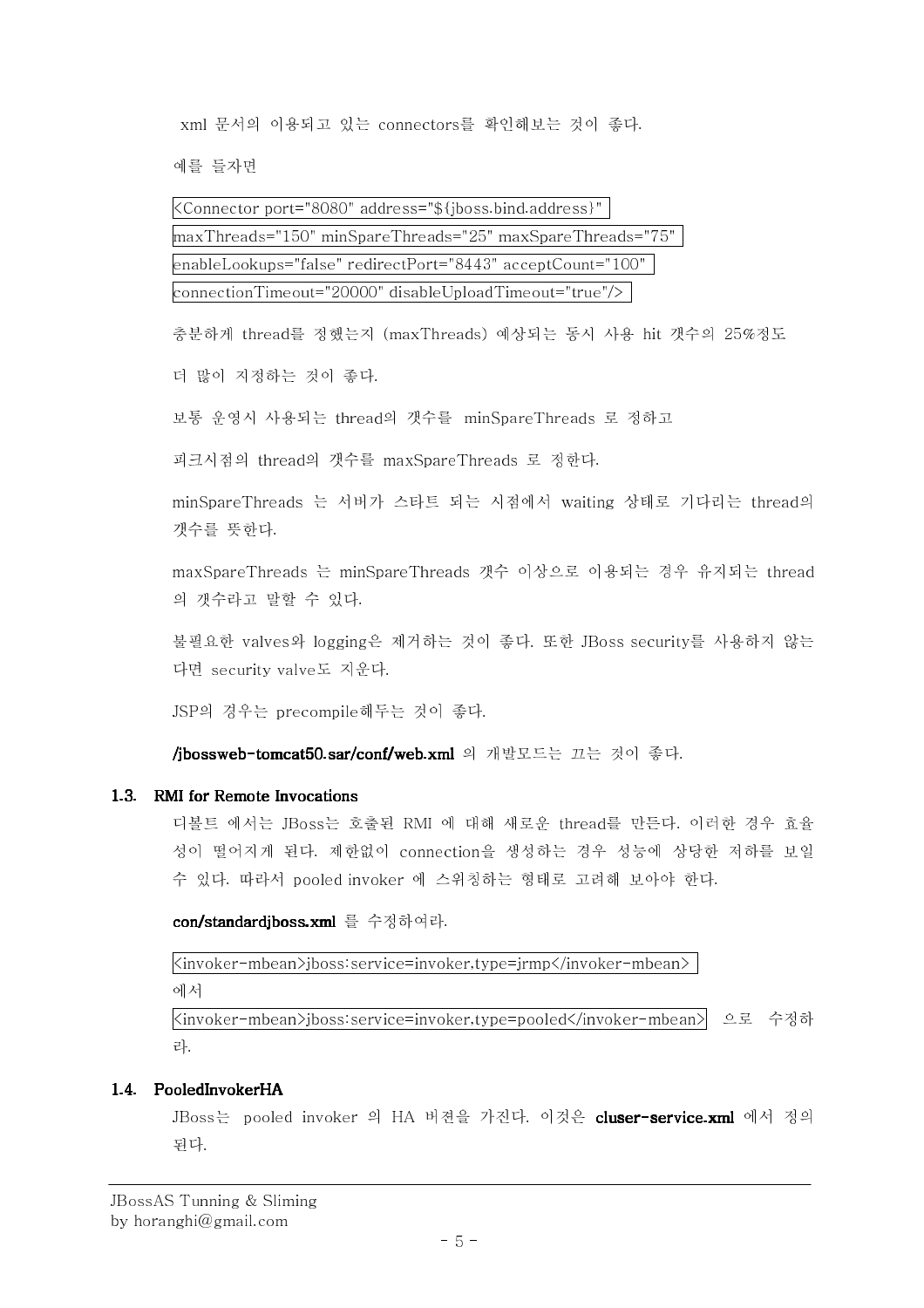사용하기위해서는 아래 태그를 server/all/deploy/cluster-service.xml 에 넣으면 된다.

<mbean code="org.jboss.invocation.pooled.server.PooledInvokerHA" name="jboss:service=invoker,type=pooledha"> <attribute name="NumAcceptThreads">1</attribute> <attribute name="MaxPoolSize">300</attribute> <attribute name="ClientMaxPoolSize">300</attribute> <attribute name="SocketTimeout">60000</attribute> <attribute name="ServerBindAddress">\${jboss.bind.address}</attribute> <attribute name="ServerBindPort">4446</attribute> <attribute name="ClientConnectAddress">\${jboss.bind.address}</attribute> <attribute name="ClientConnectPort">0</attribute> <attribute name="EnableTcpNoDelay">false</attribute>

<depends optional-attribute- name="TransactionManagerService">

jboss:service=TransactionManager</depends>

</mbean>

그리고 나서 server/all/conf/standardjboss.xml를 수정한다.

jboss:service=invoker,type=jrmpha 를 jboss:service=invoker,type=pooledha 로

일반적으로 connect되는 thread의 갯수에 대해 고려해 보아야 한다.

## 1.5. Log4j

로그를 남기는 작업은 성능상에 상당한 영향을 준다. 따라서 JBossAS에 세팅되는 TRACE 로깅 레벨에 따라 상당히 느릴 수 있다. 간단하게 예를 들자면 레벨을 ERROR나 WARN으로 바꾸기만해도 속도가 눈에 띄게 빨라시는 것을 볼 수 있다.

JBoss 로그는 디볼트 상태로 INFO 로 정의 되어있다.(console 과 server.log ) System.out을 쓰는 로깅은 되도록이면 자제하도록 해야 한다. 또한 로그레벨을 ERROR 로 쓰는 것을 고려해 볼 필요가 있다. JBoss는 운영중에 log4j 의 환경파일의 값을 바꾸 어줌 으로써 적용이 가능하다. 또한 카테고리별로 따로 적용이 가능하다.

성능을 위해서는 console 로그를 끄는 것이 좋다. 끄기 위해서는 **/conf/log4j.xml** 의 파 일을 수정하여라.

아래의 XML 태그를

| <root></root>                                 |  |
|-----------------------------------------------|--|
| <appender-ref ref='CONSOLE"/'></appender-ref> |  |
| <appender-ref ref="FILE"></appender-ref>      |  |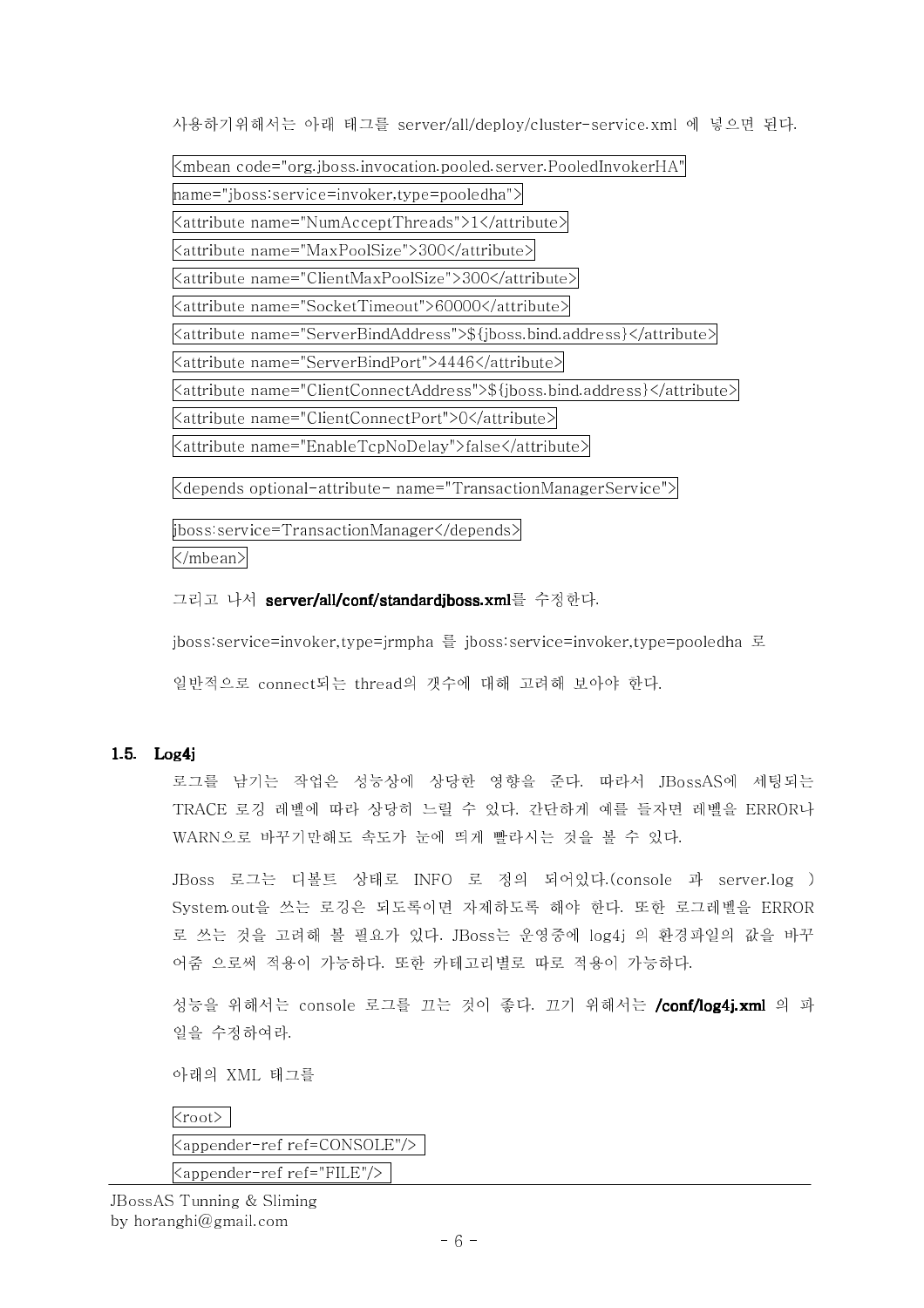$\langle /root \rangle$ 

에서

<root> <appender-ref ref="FILE"/>

 $\langle /root \rangle$ 

으로 수정하면 된다.

또한 아래와 같은 태그를 제거하라.

| 노안 악대와 설은 데그들 세기이다.                                                               |
|-----------------------------------------------------------------------------------|
| <appender class="org.apache.log4j.ConsoleAppender" name="CONSOLE"></appender>     |
| <errorhandler class="org.jboss.logging.util.OnlyOnceErrorHandler"></errorhandler> |
| <param name="Target" value="System.out"/>                                         |
| <param name="Threshold" value="INFO"/>                                            |
| <layout class="org.apache.log4j.PatternLayout"></layout>                          |
| The default pattern: Date Priority [Category] Message\n                           |
| <param name="ConversionPattern" value="%d{ABSOLUTE} %-5p [%c{1}] %m%n"/>          |
|                                                                                   |
|                                                                                   |
| 또한 로그 레벨을 바꾸기 위해서는                                                                |
| 아래와 같이 패키지의 로그를 제한하는 것이 좋다.                                                       |
| <category name="org.apache"></category>                                           |
| <priority value="INFO"></priority>                                                |
|                                                                                   |
| 에서                                                                                |
| Limit org.jgroups category to INFO                                                |
| <category name="org.jgroups"></category>                                          |
| <priority value="INFO"></priority>                                                |
|                                                                                   |
| $--WARN$                                                                          |
| root 카테고리의 로그 레벨을 바꾸는 작업을 아래와 같이 해줄 수 있다.                                         |
| $<$ root $>$                                                                      |
| $\langle$ appender-ref ref="CONSOLE"/> you may have removed this earlier          |
| <appender-ref ref="FILE"></appender-ref>                                          |
|                                                                                   |
| 에서                                                                                |
| $root$                                                                            |
| <priority value="ERROR"></priority>                                               |
| <appender-ref ref="CONSOLE"></appender-ref> you may have removed this earlier     |

JBossAS Tunning & Sliming by horanghi@gmail.com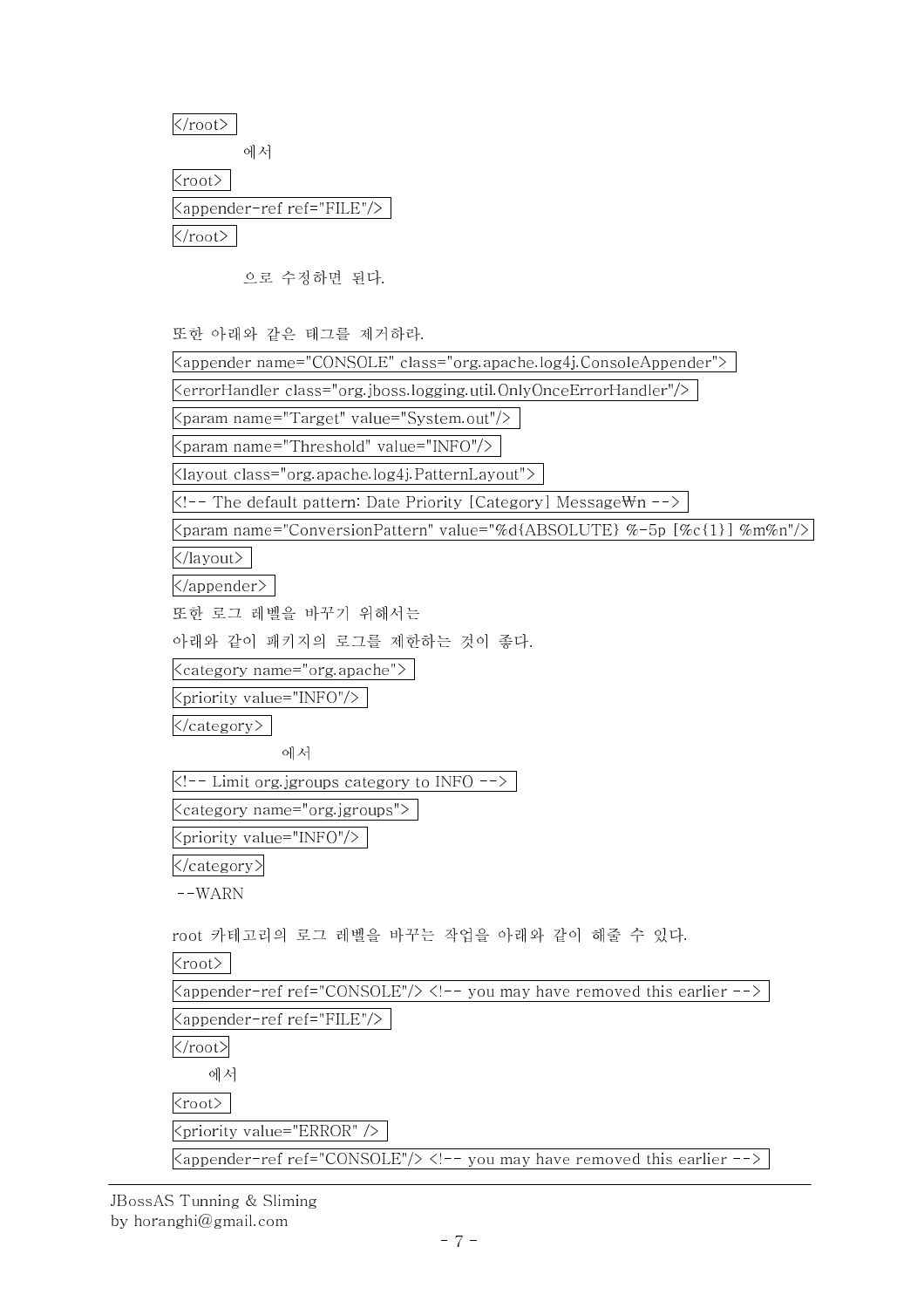## <appender-ref ref="FILE"/>

 $\langle$ root $\rangle$ 

프로그램상에서 log.isDebugEnabled()이 true 인 경우만 로그를 남기게 해주는 것이 좋 다.

## 1.6. Connection Pools

1. 개발상에 XA connection 이 정말 필요한 경우를 제외하곤 XA Connection 은 사용을 자제 하여야 한다. XA Connection 은 좋은 성능을 내지 않는다.

2. DB Connection을 체크하기 위한 수단으로 "ping" 설정을 할수 있는 Database를 사용 하는 것이 좋다. 또는 계속적으로 전체를 Connection 체크 하기보단 Database (Vendor 제공하는) Fail-Over 가능한 Driver를 사용하는 것을 권장한다.

## 1.7. Deployment Scanner

Deployment Scanner 는 매 5초마다 스캔을 한다. 따라서 느린 시스템구성(예를 들자면 NTFS) 일 경우 영향을 주게 된다.

되도록 스캔하는 간격을 늘려주거나 아예 전혀 스캔하게 하지 않는 것도 성능에는 좋을 수 있습니다.

## 1.8. Stateless Session Beans

EJB 1.x - 2.x 의 SLSB 는 ill-advised pooling model 으로 운영된다. 간단하게 이야기 하자면 Pool 형태로 먼저 만들어진 다음 가져다 쓰는 형태로 되어 있다. 디폴트는 최소 갯수가 10로 세팅되어 있다.

우리는 server/../conf/standardjboss.xml 를 수정할 수 있다.

<container-configuration> <container-name>Standard Stateless SessionBean</container-name> <call-logging>false</call-logging> <invoker-proxy-binding-name>stateless-rmi-invoker</invoker-proxy-bindingname> <container-interceptors> 을 찾을 수 있으며 수정은 아래와 같이 할 수 있다. <container-pool-conf> <MaximumSize>100</MaximumSize> </container-pool-conf> </container-configuration> 에서 <container-pool-conf> <MinimumSize>100</MinimumSize>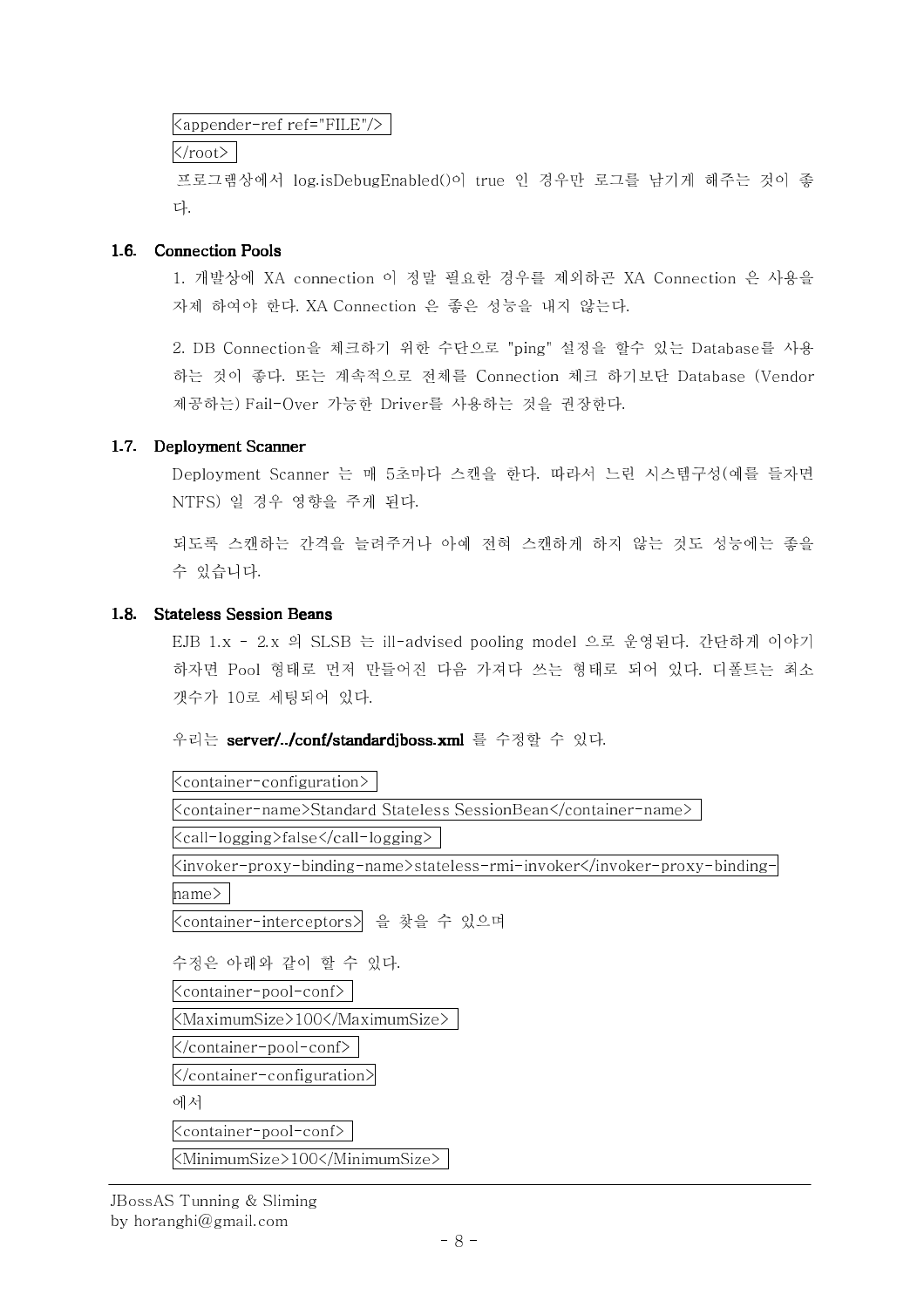<MaximumSize>100</MaximumSize> <strictMaximumSize/> <strictTimeout>30000</strictTimeout> </container-pool-conf> </container-configuration>

대부분의 서버 환경에서는 pool의 사이즈가 커지거나 작아지는 것이 좋지 않다. 메모리상 에 조각이 많이 발생할 수 있고 또한 heap 의 문제보다도 문제가 발생하기 때문이다. 따 라서 성능적인 측면에서 pool의 내부 갯수는 모든 요청에 서비스할 수 있도록 충분히 큰 것이 좋다.

## 1.9. CMP tuning

현재로써는 CMP 모델을 사용하는 것보단 대신 JBossHibernate 를 권장한다.

참고자료

http://www.artima.com/forums/flat.jsp?forum=141&thread=24532

http://www.onjava.com/pub/a/onjava/2003/05/28/jboss\_optimization.html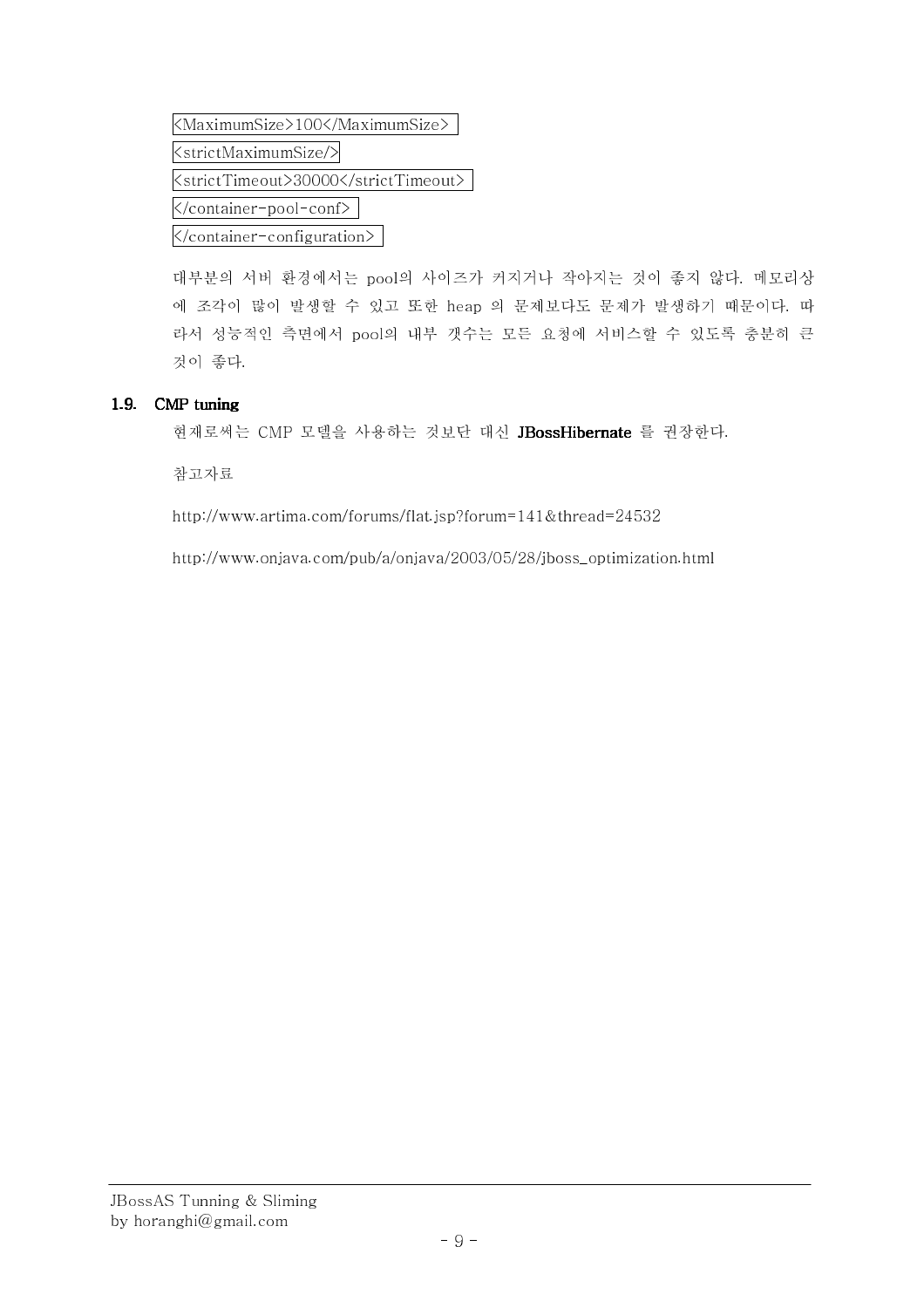## 2. Slimming

## 2.1. 메일 서비스를 이용하지 않는 경우

server/slim/deploy/mail-service.xml 삭제하라.

server/slim/lib/mail\* (mail-plugin.jar, mail.jar - JavaMail stuff) 을 삭제하라.

server/slim/lib/activation.jar (Java Activation Framework is used by JavaMail) 을 삭제 하라.

## 2.2. the cache invalidation service을 이용하지 않는 경우

## ( 이경우는 클러스터링환경에서 CMP 옵션을 옵션을 Commit Option A 을 Option A 을 이용하는 경우이다.)

server/slim/deloy/cache-invalidation-service.xml을 삭제하라.

#### 2.3. J2EE client deployer service 를 이용하지 않는 경우

remove server/slim/deploy/client-deployer-service.xml 을 삭제하라

#### 2.4. 통합 HAR 디플로이어와 Hibernate 세션관리 서비스를 이용하지 않는 경우

server/slim/deploy/hibernate-deployer-service.xml (HAR support) 을 삭제하라. server/slim/lib/jboss-hibernate.jar (HAR support) 을 삭제하라. server/slim/lib/hibernate2.jar (Hibernate itself) 을 삭제하라. server/slim/lib/cglib-full-2.0.1.jar (used by Hibernate to create proxies of POJOs) 을 삭제하라.

server/slim/lib/odmg-3.0.jar 을 삭제하라.

#### 2.5. Hypersonic 을 이용하지 않는 경우

JBossMQ에 Hypersonic가 DefaultDS 로 디플로이 되어 있음을 인지할 필요가 있다. 만 약 다른 DS로 연결하려는 경우 Wiki를 참조하길 바란다. server/slim/deploy/hsqldb-ds.xml 을 삭제하라. server/slim/lib/hsqldb-plugin.jar 을 삭제하라. server/slim/lib/hsqldb.jar 을 삭제하라.

## 2.6. JBossMQ를 이용하지 않는 경우

server/slim/deploy/jms 디렉토리 전체를 삭제하라 server/slim/lib/jbossmq.jar 을 삭제하라.

## 2.7. HTTPInvoker 를 사용하지 않는 경우

JBossAS Tunning & Sliming by horanghi@gmail.com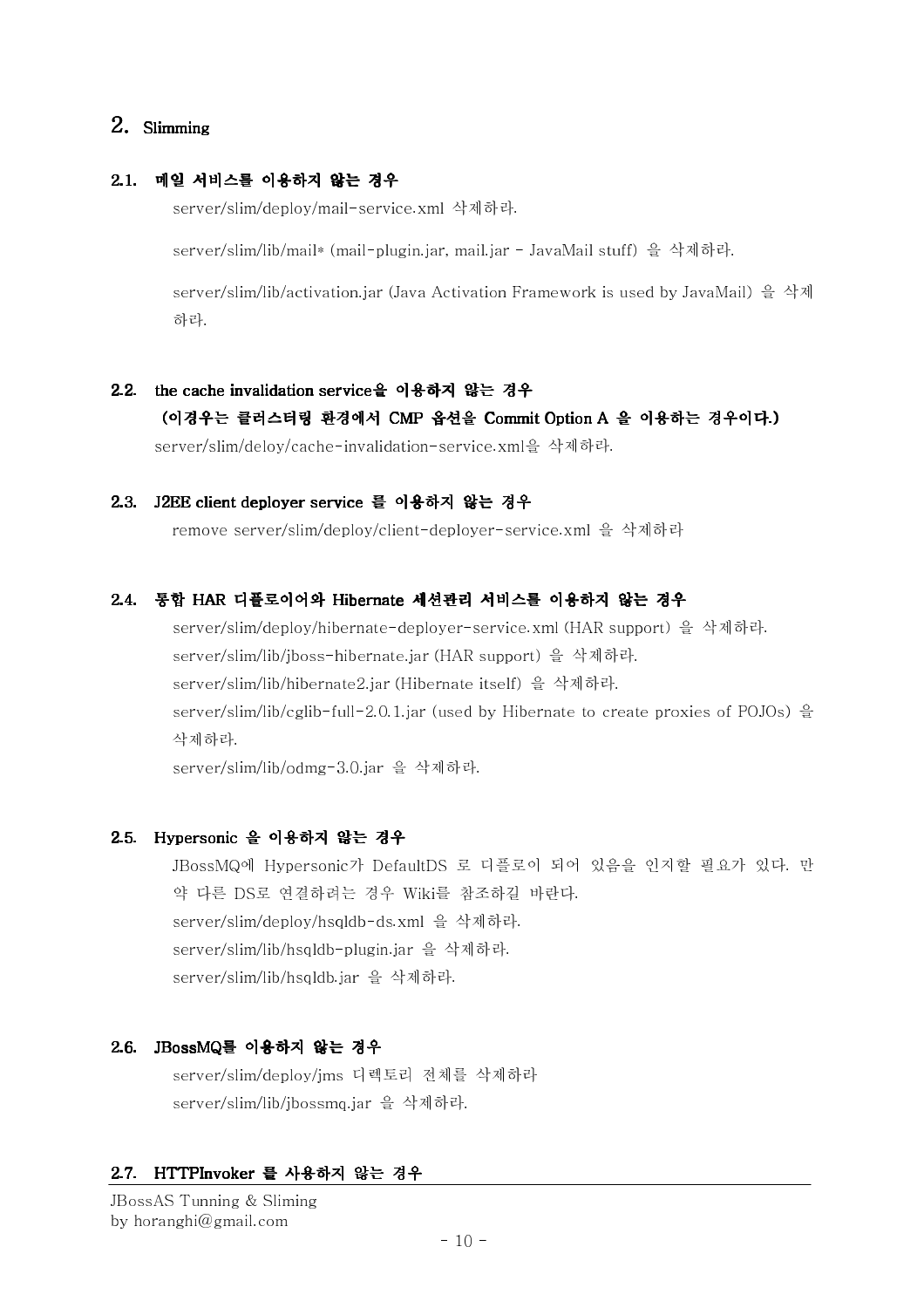server/slim/deploy/http-invoker.sar 디렉토리 전체를 삭제하라.

#### 2.8. XA Datasource를 사용하지 않는 경우 (분산 트랙젠션이 아닌경우)

server/slim/deploy/jboss-xa-jdbc.rar 을 삭제하라.

#### 2.9. JMX-Console이 필요하지 않는 경우

server/slim/deploy/jmx-console.war 를 삭제하라.

#### 2.10. RMI를 통한 JMX call이 없는 경우

server/slim/deploy/jmx-invoker-adaptor-server.sar 를 삭제하라. server/slim/deploy/jmx-adaptor-plugin.jar 를 삭제하라.

#### 2.11. web-console이 필요하지 않는 경우

server/slim/deploy/management/web-console.war 를 삭제하라.

#### 2.12. JMX 를 위한 JSR-177 extensions이 필요하지 않는 경우

server/slim/deploy/management/console-mgr.sar 를 삭제하라.

#### 2.13. Web-console과 jsr-177 extensions을 사용하지 않는 경우

server/slim/deploy/management 디렉토리 전체를 삭제하라.

#### 2.14. 콘솔과 이메일 모니터 알림을 사용하지 않는 경우

server/slim/deploy/monitoring-service.xml 을 삭제하라. server/slim/lib/jboss-monitoring.jar 을 삭제하라.

## 2.15. JMX 의 rich property editors 를 이용하여 System properties 를 수정하지 않는 경우 server/slim/deploy/properties-service.xml 을 삭제하라. server/slim/lib/properties-plugin.jar 을 삭제하라.

#### 2.16. 스케줄 서비스가 예제로올라가있는데 필요없는 경우

server/slim/deploy/scheduler-service.xml 을 삭제하라.

#### 2.17. JBoss 스케줄 매니너를 이용하지 않는 경우

JBossAS Tunning & Sliming by horanghi@gmail.com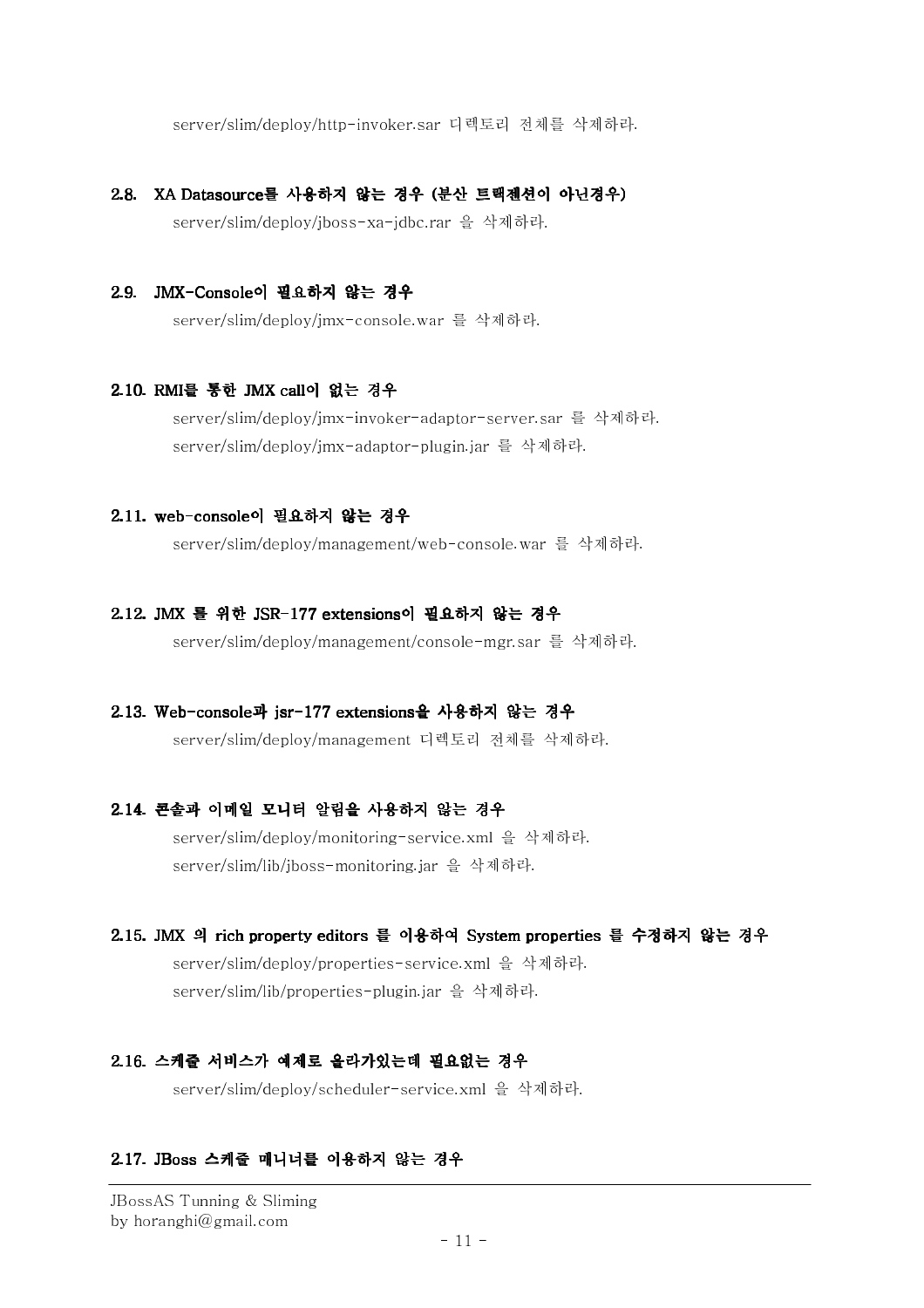server/slim/deploy/schedule-manager-service.xml 을 삭제하라. server/slim/lib/scheduler-plugin\* (scheduler-plugin.jar, scheduler-pluginexample.jar) 을 삭제하라.

## 2.18. 클라이언트사이드 트렌젝션관리또는 캐싱된 connections 을 이용하지 않는 경우

server/slim/deploy/user-service.xml 을 삭제하라.

## 2.19. JBoss UUID 키 generation 을 이용하지 않는 경우 (종종 CMP 에서 사용)

server/slim/deploy/uuid-key-generator.sar 를 삭제하라. server/slim/lib/autonumber-plugin.jar 를 삭제하라.

## 2.20. HTTP를 통해 톰캣을 바로 이용하는 경우(mod jk를 이용하지 않는 경우)

server/slim/deploy/jbossweb-tomcat5x.sar/server.xml 파일 안의 아래 내용을 제거하 라.

 $K!$  -- A AJP 1.3 Connector on port 8009 --> <Connector port="8009" address="\${jboss.bind.address}" enableLookups="false" redirectPort="8443" debug="0"  $proto$ col="AJP/1.3"/>

## 2.21. Mod\_jk를 이용하여 접근하는 경우(직접 접근이 없이)

server/slim/deploy/jbossweb-tomcat5x.sar/server.xml 파일 안의 아래 내용을 제거하 라.

 $K!$  -- A HTTP/1.1 Connector on port 8080 --> <Connector port="8080" address="\${jboss.bind.address}" maxThreads="150" minSpareThreads="25" maxSpareThreads="75" enableLookups="false" redirectPort="8443" acceptCount="100" connectionTimeout="20000" disableUploadTimeout="true"/>

## 2.22. JMS Queues를 이용하지 않는 경우

server/slim/conf/jboss-service.xml 파일 안의 아래 내용을 제거하라.

<mbean code="org.jboss.management.j2ee.LocalJBossServerDomain" 아래 <attribute name="JMSService">jboss.mq:service=DestinationManager</attribute> 을 제거하라.

## 2.23. CORBA/IIOP 를 이용하지 않는 경우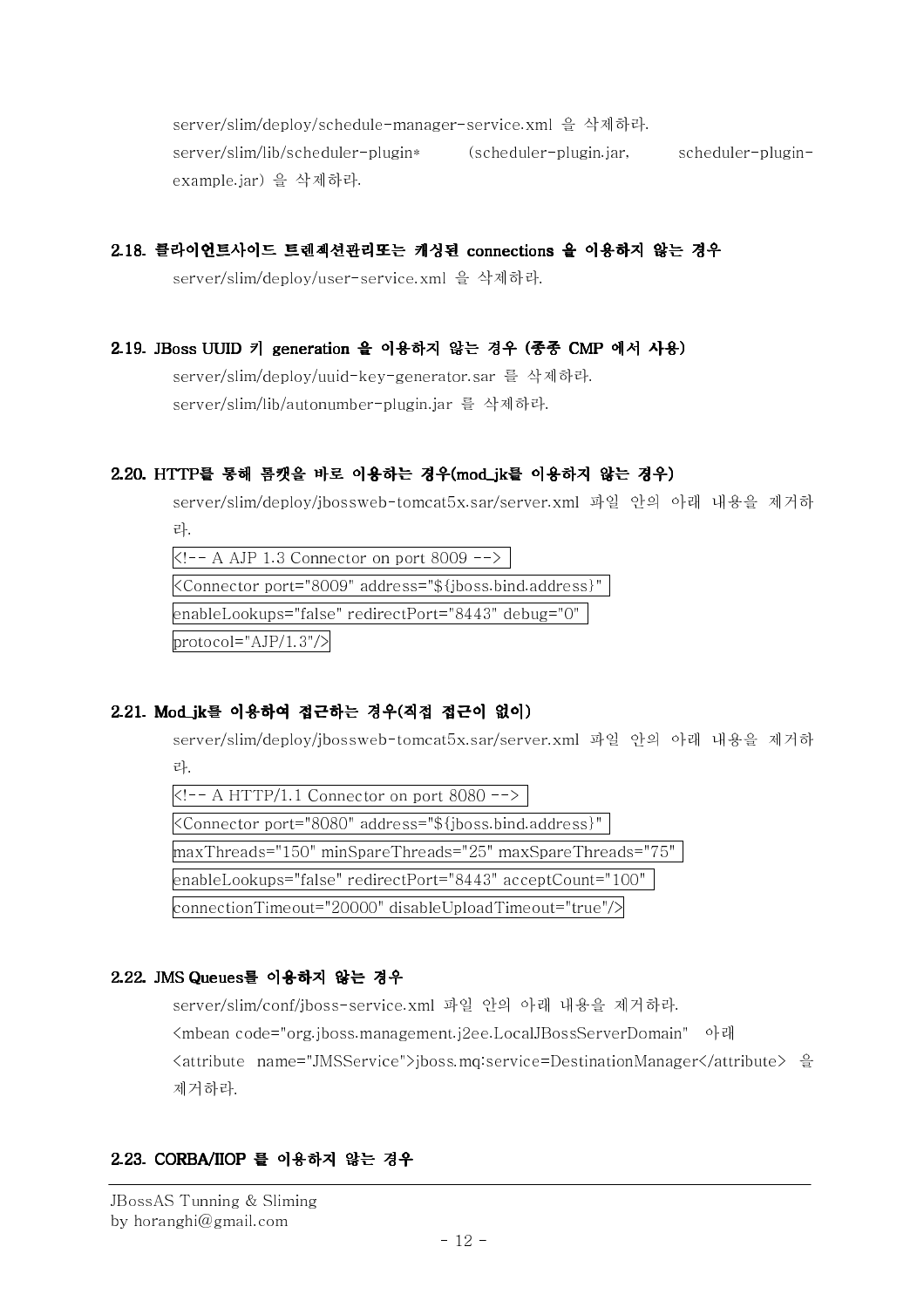server/slim/conf/jboss-service.xml 파일 안의 아래 내용을 제거하라. <mbean code="org.jboss.management.j2ee.LocalJBossServerDomain" 아래 <attribute name="RMI\_IIOPService">jboss:service=CorbaORB</attribute> 을 제거하라.

## 2.24. user-transaction-service.xml을 제거하려고 한다면

server/slim/conf/jboss-service.xml 파일 안의 아래 내용을 제거하라. <mbean code="org.jboss.management.j2ee.LocalJBossServerDomain" MBean 아래 <attribute name="UserTransactionService">jboss:service=ClientUserTransaction</attribute> 을 제거하라.

## 2.25. JSR-77 을 필요 없다면

server/slim/conf/jboss-service.xml 파일 안의 아래 내용을 제거하라

| JSR-77 Single JBoss Server Management Domain                                                                                                                                                                                                                                                                                                                                                                                                                                                                                                                                                                                                                                                                                                                                                                                                                                                                                                                                                                                                                                                                                                                                                      |
|---------------------------------------------------------------------------------------------------------------------------------------------------------------------------------------------------------------------------------------------------------------------------------------------------------------------------------------------------------------------------------------------------------------------------------------------------------------------------------------------------------------------------------------------------------------------------------------------------------------------------------------------------------------------------------------------------------------------------------------------------------------------------------------------------------------------------------------------------------------------------------------------------------------------------------------------------------------------------------------------------------------------------------------------------------------------------------------------------------------------------------------------------------------------------------------------------|
| =============================== --> <br>  ===================</td></tr><tr><td><mbean code="org.jboss.management.j2ee.LocalJBossServerDomain"</td></tr><tr><td> name="jboss.management.local:j2eeType=J2EEDomain,name=Manager"></td></tr><tr><td><attribute name="MainDeployer">jboss.system:service=MainDeployer</attribute></td></tr><tr><td><attribute name="SARDeployer">jboss.system:service=ServiceDeployer</attribute></td></tr><tr><td><!-- <attribute name="EARDeployer">jboss.j2ee:service=EARDeployer</attribute></td></tr><tr><td><math>\vert - \rangle</math></td></tr><tr><td><attribute name="EJBDeployer">jboss.ejb:service=EJBDeployer</attribute></td></tr><tr><td><attribute name="RARDeployer">jboss.jca:service=RARDeployer</attribute></td></tr><tr><td><attribute</td></tr><tr><td> name="CMDeployer">jboss.jca:service=ConnectionFactoryDeployer</attribute></td></tr><tr><td><attribute name="WARDeployer">jboss.web:service=WebServer</attribute></td></tr><tr><td><attribute name="MailService">jboss:service=Mail</attribute></td></tr><tr><td><math>\lt!</math>!--<br><attribute</td></tr><tr><td> name="JMSService">jboss.mq:service=DestinationManager</attribute> |
| <attribute name="JNDIService">jboss:service=Naming</attribute>                                                                                                                                                                                                                                                                                                                                                                                                                                                                                                                                                                                                                                                                                                                                                                                                                                                                                                                                                                                                                                                                                                                                    |
| <attribute name="JTAService">jboss:service=TransactionManager</attribute>                                                                                                                                                                                                                                                                                                                                                                                                                                                                                                                                                                                                                                                                                                                                                                                                                                                                                                                                                                                                                                                                                                                         |
| $\langle  -$<br><attribute< td=""></attribute<>                                                                                                                                                                                                                                                                                                                                                                                                                                                                                                                                                                                                                                                                                                                                                                                                                                                                                                                                                                                                                                                                                                                                                   |
| name="UserTransactionService">jboss:service=ClientUserTransaction                                                                                                                                                                                                                                                                                                                                                                                                                                                                                                                                                                                                                                                                                                                                                                                                                                                                                                                                                                                                                                                                                                                                 |
| <attribute name="RMI_IIOPService">jboss:service=CorbaORB</attribute> -->                                                                                                                                                                                                                                                                                                                                                                                                                                                                                                                                                                                                                                                                                                                                                                                                                                                                                                                                                                                                                                                                                                                          |
|                                                                                                                                                                                                                                                                                                                                                                                                                                                                                                                                                                                                                                                                                                                                                                                                                                                                                                                                                                                                                                                                                                                                                                                                   |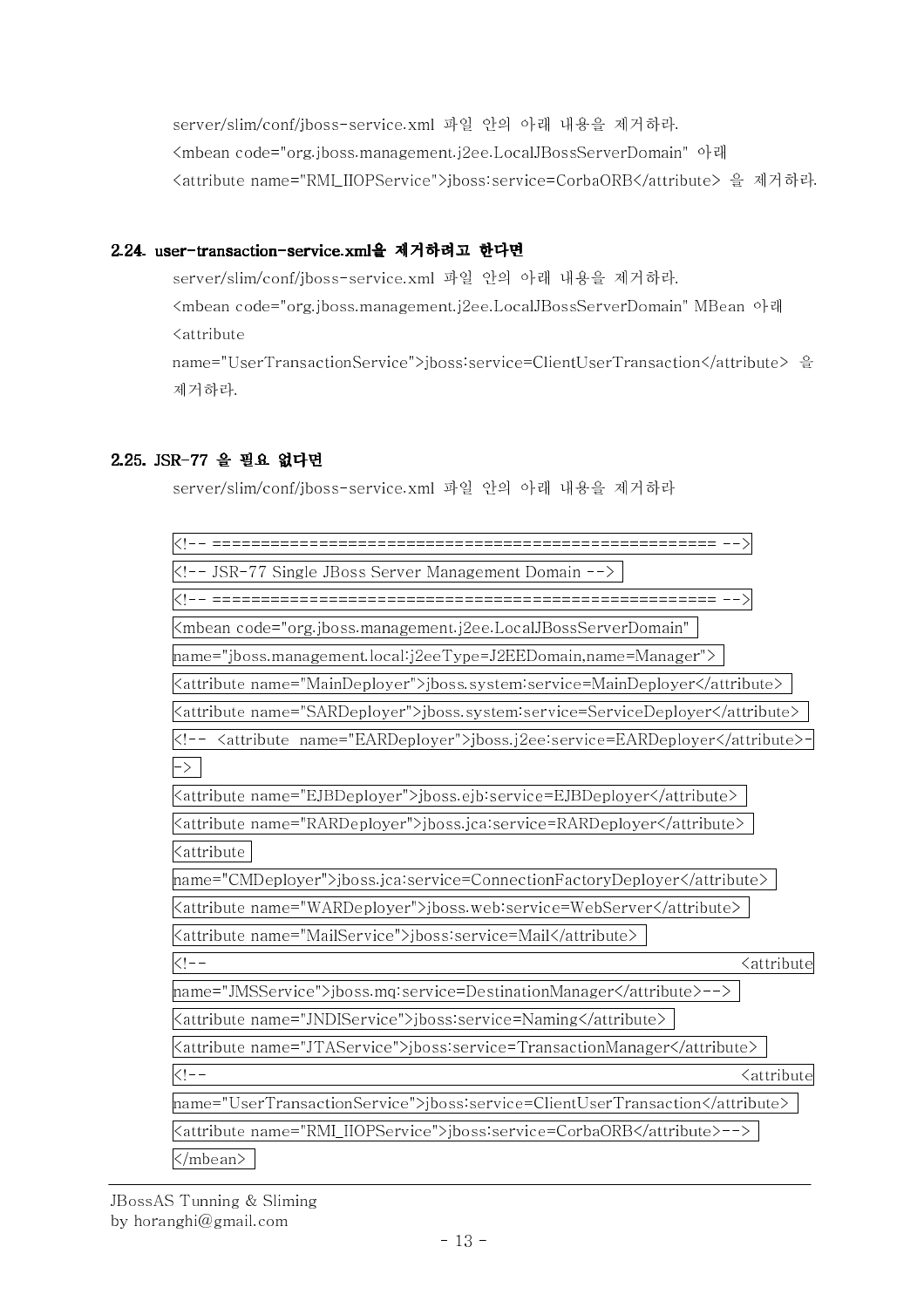## 2.26. 클라이언트 사이드 트렌젝션 관리를 하지 않는 다면 \

server/slim/conf/jboss-service.xml 파일 안의 아래 내용을 제거하라

 $\lt$ ! $-$ 

| UserTransaction support.

-->

<mbean code="org.jboss.tm.usertx.server.ClientUserTransactionService"

name="jboss:service=ClientUserTransaction"

xmbean-dd="resource:xmdesc/ClientUserTransaction-xmbean.xml">

<depends>

<mbean code="org.jboss.invocation.jrmp.server.JRMPProxyFactory"

name="jboss:service=proxyFactory,target=ClientUserTransactionFactory">

<attribute name="InvokerName">jboss:service=invoker,type=jrmp</attribute>

<attribute name="TargetName">jboss:service=ClientUserTransaction</attribute>

<attribute name="JndiName">UserTransactionSessionFactory</attribute>

<attribute name="ExportedInterface">

org.jboss.tm.usertx.interfaces.UserTransactionSessionFactory

</attribute>

<attribute name="ClientInterceptors">

<interceptors>

<interceptor>org.jboss.proxy.ClientMethodInterceptor</interceptor>

<interceptor>org.jboss.invocation.InvokerInterceptor</interceptor>

</interceptors>

</attribute>

<depends>jboss:service=invoker,type=jrmp</depends>

</mbean>

</depends>

<depends optional-attribute-name="TxProxyName">

<mbean code="org.jboss.invocation.jrmp.server.JRMPProxyFactory"

name="jboss:service=proxyFactory,target=ClientUserTransaction">

<attribute name="InvokerName">jboss:service=invoker,type=jrmp</attribute>

<attribute name="TargetName">jboss:service=ClientUserTransaction</attribute>

<attribute name="JndiName"></attribute>

<attribute name="ExportedInterface">

org.jboss.tm.usertx.interfaces.UserTransactionSession

</attribute>

<attribute name="ClientInterceptors">

<interceptors>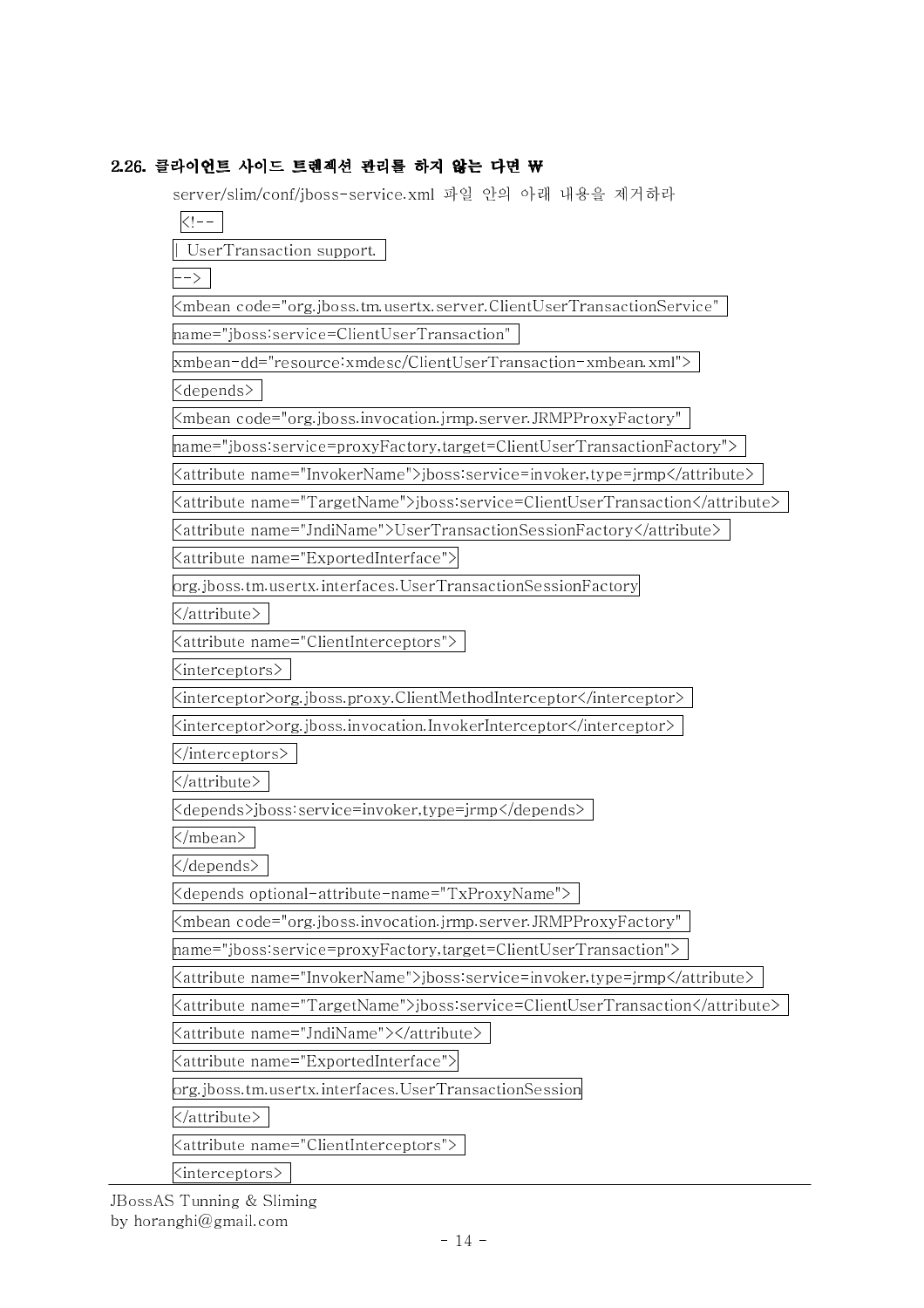| <interceptor>org.jboss.proxy.ClientMethodInterceptor</interceptor> |
|--------------------------------------------------------------------|
| Kinterceptor>org.jboss.invocation.InvokerInterceptor               |
| $\le$ /interceptors $>$                                            |
| $\langle$ /attribute>                                              |
| Kdepends>jboss service=invoker,type=jrmp                           |
| /mbean>                                                            |
| 'depends>                                                          |
| mbean>                                                             |

상단의 내용을 제거한 후 server/slim/conf/xmdesc/ClientUserTransactionxmbean.xml을 제거 할수 있다.

## 2.27. persistent MBean attributes 가 필요하지 않다면

server/slim/conf/jboss-service.xml 파일 안의 아래 내용을 제거하라

| == -->                                                                            |
|-----------------------------------------------------------------------------------|
| XMBean Persistence                                                                |
|                                                                                   |
|                                                                                   |
| $==-->$                                                                           |
| <mbean <="" code="org.jboss.system.pm.AttributePersistenceService" td=""></mbean> |
| name="jboss:service=AttributePersistenceService"                                  |
| xmbean-dd="resource:xmdesc/AttributePersistenceService-xmbean.xml">               |
| <attribute name="AttributePersistenceManagerClass"></attribute>                   |
| org.jboss.system.pm.XMLAttributePersistenceManager                                |
|                                                                                   |
| <attribute name="AttributePersistenceManagerConfig"></attribute>                  |
| <data-directory>data/xmbean-attrs</data-directory>                                |
|                                                                                   |
| <attribute name="ApmDestroyOnServiceStop">false</attribute>                       |
| <attribute name="VersionTag"></attribute>                                         |
|                                                                                   |
| 상단의 내용을 제거한 후                                                                     |

server/slim/conf/xmdec/xmdesc/AttributePersistenceService-xmbean.xml 을 제거할 수 있다.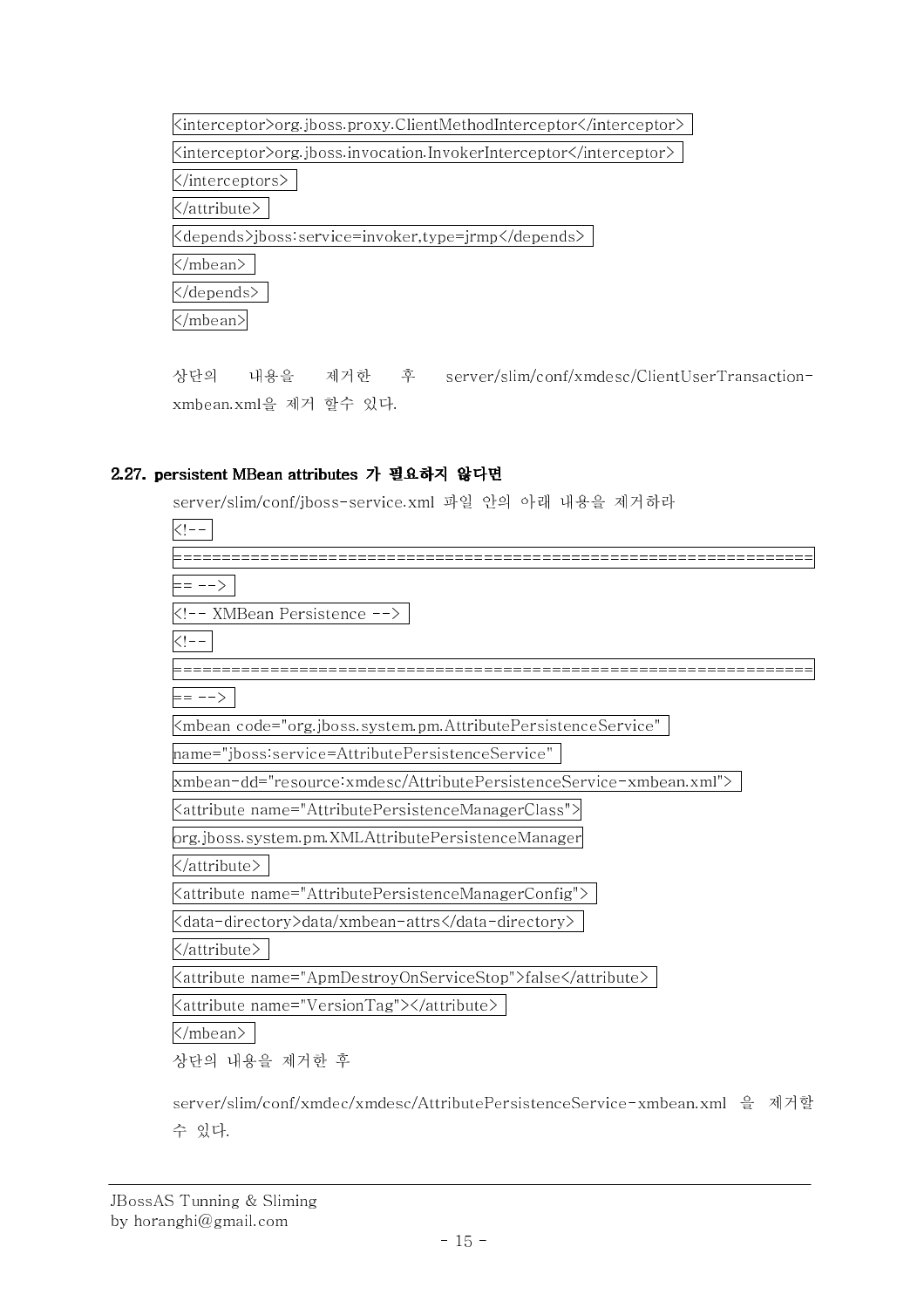## 2.28. RMI 클래스로딩을 이용하지 않는 경우 (클라이언트에서 서버로 codebases를 에 로딩하지 않 는 경우 )

server/slim/conf/jboss-service.xml 파일 안의 아래 내용을 제거하라

| = -->                                                                                  |
|----------------------------------------------------------------------------------------|
| -- JBoss RMI Classloader - only install when available -->                             |
| $\overline{\phantom{a}}$                                                               |
|                                                                                        |
| == -->                                                                                 |
| <mbean <="" code="org.jboss.util.property.jmx.SystemPropertyClassValue" td=""></mbean> |
| name="jboss.rmi:type=RMIClassLoader">                                                  |
| <attribute name="Property">java.rmi.server.RMIClassLoaderSpi</attribute>               |
| <attribute name="ClassName">org.jboss.system.JBossRMIClassLoader</attribute>           |
|                                                                                        |
|                                                                                        |
| 과                                                                                      |
|                                                                                        |
| ========                                                                               |
| $==-->$                                                                                |
| $\left  \left\langle \cdot \right  \right $ - - Class Loading -->                      |
| $\left  - - \right $                                                                   |
|                                                                                        |
|                                                                                        |
|                                                                                        |
| <mbean <="" code="org.jboss.web.WebService" td=""></mbean>                             |
| name="jboss:service=WebService">                                                       |
| <attribute name="Port">8083</attribute>                                                |
| Should resources and non-EJB classes be downloadable                                   |
| <attribute name="DownloadServerClasses">true</attribute>                               |
| <attribute name="Host">\${jboss.bind.address}</attribute>                              |

<attribute name="BindAddress">\${jboss.bind.address}</attribute>

</mbean>

을 삭제하라.

## 2.29. 로컬 JBoss 네이밍을 원한다면 (RMI 클라이언트 없이)

server/slim/conf/jboss-service.xml 을 열어 아래와 같이 바꾸면 된다.

Before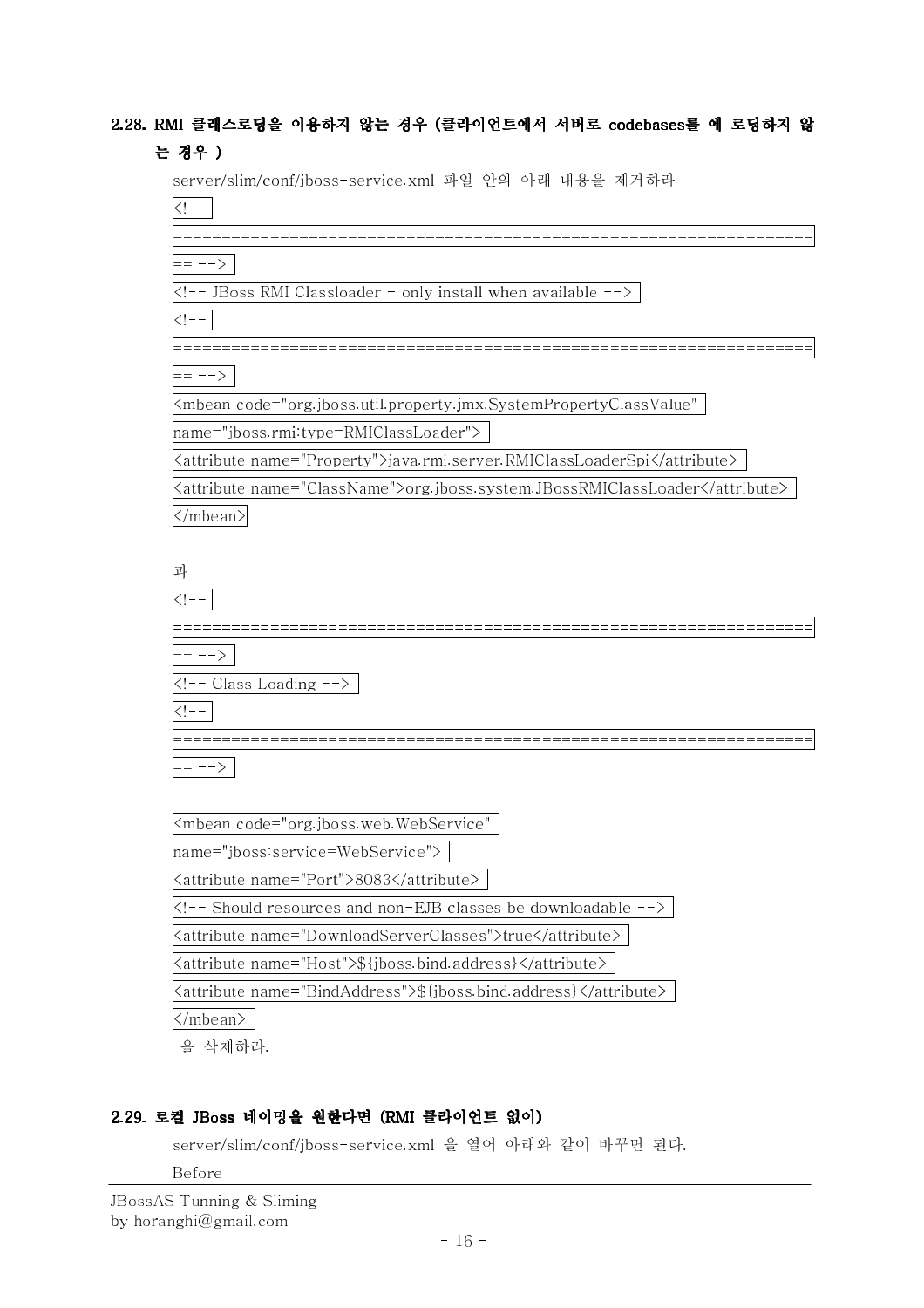| ================================ -->                                                                                                                                                                                                                                                                                                                 |
|------------------------------------------------------------------------------------------------------------------------------------------------------------------------------------------------------------------------------------------------------------------------------------------------------------------------------------------------------|
| $---JNDI---$                                                                                                                                                                                                                                                                                                                                         |
|                                                                                                                                                                                                                                                                                                                                                      |
| <mbean <="" code="org.jboss.naming.NamingService" td=""></mbean>                                                                                                                                                                                                                                                                                     |
| name="jboss:service=Naming" xmbean-dd="resource:xmdesc/NamingService-                                                                                                                                                                                                                                                                                |
| xmbean.xml">                                                                                                                                                                                                                                                                                                                                         |
|                                                                                                                                                                                                                                                                                                                                                      |
| $\overline{<}$ -- The listening port for the bootstrap JNP service. Set this to -1                                                                                                                                                                                                                                                                   |
| to run the NamingService without the JNP invoker listening port.                                                                                                                                                                                                                                                                                     |
| $\rightarrow$ $\rightarrow$                                                                                                                                                                                                                                                                                                                          |
| <attribute name="Port">1099</attribute>                                                                                                                                                                                                                                                                                                              |
|                                                                                                                                                                                                                                                                                                                                                      |
| $\leq$ -- The port of the RMI naming service, $0 ==$ anonymous -->                                                                                                                                                                                                                                                                                   |
| <attribute_name="rmiport">1098</attribute_name="rmiport">                                                                                                                                                                                                                                                                                            |
|                                                                                                                                                                                                                                                                                                                                                      |
|                                                                                                                                                                                                                                                                                                                                                      |
| After                                                                                                                                                                                                                                                                                                                                                |
|                                                                                                                                                                                                                                                                                                                                                      |
| JNDI                                                                                                                                                                                                                                                                                                                                                 |
| --------------------------------                                                                                                                                                                                                                                                                                                                     |
| <mbean <="" code="org.jboss.naming.NamingService" td=""></mbean>                                                                                                                                                                                                                                                                                     |
|                                                                                                                                                                                                                                                                                                                                                      |
| xmbean.xml">                                                                                                                                                                                                                                                                                                                                         |
|                                                                                                                                                                                                                                                                                                                                                      |
| The listening port for the bootstrap JNP service. Set this to -1</td></tr><tr><td>o run the NamingService without the JNP invoker listening port.</td></tr><tr><td>-></td></tr><tr><td><attribute name="Port">-1</attribute></td></tr><tr><td></td></tr><tr><td><math>\leq</math> -- The port of the RMI naming service, <math>0 ==</math> anonymous |
| <attribute name="RmiPort">0</attribute>                                                                                                                                                                                                                                                                                                              |
|                                                                                                                                                                                                                                                                                                                                                      |
|                                                                                                                                                                                                                                                                                                                                                      |
| RMI port는 대게 선택하는 항목이다. 그렇지만 만드시 1098에 바인딩하지는 않아도 된                                                                                                                                                                                                                                                                                                  |
| 다.                                                                                                                                                                                                                                                                                                                                                   |
|                                                                                                                                                                                                                                                                                                                                                      |

## 2.30. Thread pool을 제거하려면

아래와 같은 pool 찾는 부분을 제거하고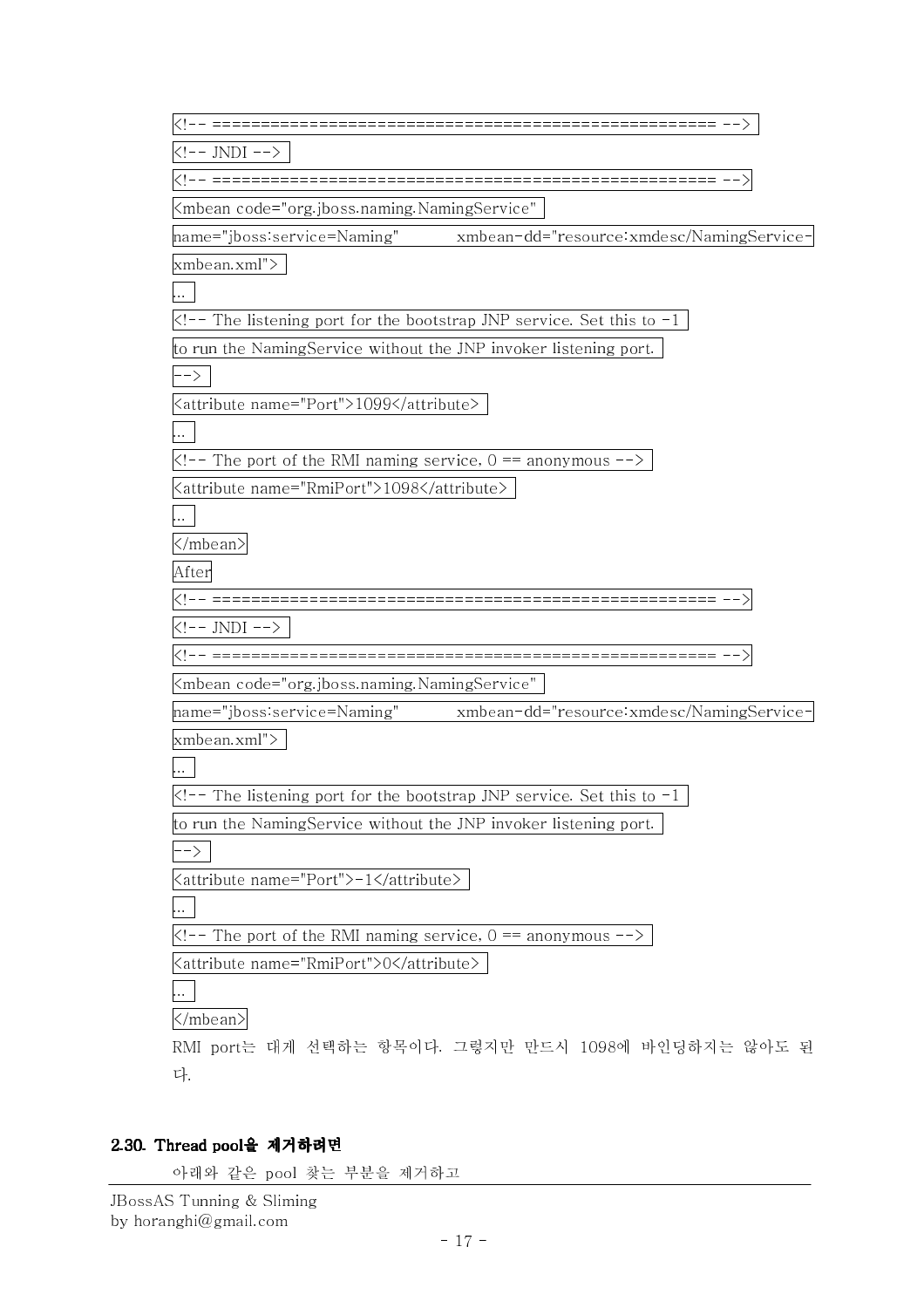<depends optional-attribute-name="LookupPool"

proxy-type="attribute">jboss.system:service=ThreadPool</depends>

pool을 정의한 mbean을 제거한다.

 $\langle -4 \rangle$  Thread pool service  $\langle -2 \rangle$ 

<mbean code="org.jboss.util.threadpool.BasicThreadPool" name="jboss.system:service=ThreadPool"> <attribute name="Name">JBoss System Threads</attribute> <attribute name="ThreadGroupName">System Threads</attribute> <attribute name="KeepAliveTime">60000</attribute> <attribute name="MinimumPoolSize">1</attribute> <attribute name="MaximumPoolSize">10</attribute> <attribute name="MaximumQueueSize">1000</attribute> <attribute name="BlockingMode">run</attribute> </mbean>

## 2.31. BeanShell을 사용을 원하지 않는다면

server/slim/conf/jboss-service.xml 파일을 열어 아래와 같은 xml을 삭제하라.

 $<$ mbean code="org.jboss.varia.deployment.BeanShellSubDeployer"  $\,$ 

name="jboss.scripts:service=BSHDeployer">

</mbean>

또한 server/slim/bsh\* (bsh-deployer.jar, bsh-1.3.0.jar) 을 삭제하라.

## 2.32. JBoss 리스타트 없이 deploy 안의 파일을 hot deploy 하지 않으려면

server/slim/conf/jboss-service.xml 파일을 열어 아래와 같이 수정하라.

| $\vert$ An mbean for hot deployment/undeployment of archives. $\vert$            |
|----------------------------------------------------------------------------------|
| Kmbean code="org.jboss.deployment.scanner.URLDeploymentScanner"                  |
| $[name="ghost:depth]$ mame="jboss.deployment:type=DeploymentScanner,flavor=URL"> |
|                                                                                  |

| Kattribute name="ScanPeriod">5000                                                    |
|--------------------------------------------------------------------------------------|
|                                                                                      |
|                                                                                      |
| 에서                                                                                   |
| $\vert$ An mbean for hot deployment/undeployment of archives.                        |
| <mbean code="org.jboss.deployment.scanner.URLDeploymentScanner" td=""  <=""></mbean> |
|                                                                                      |